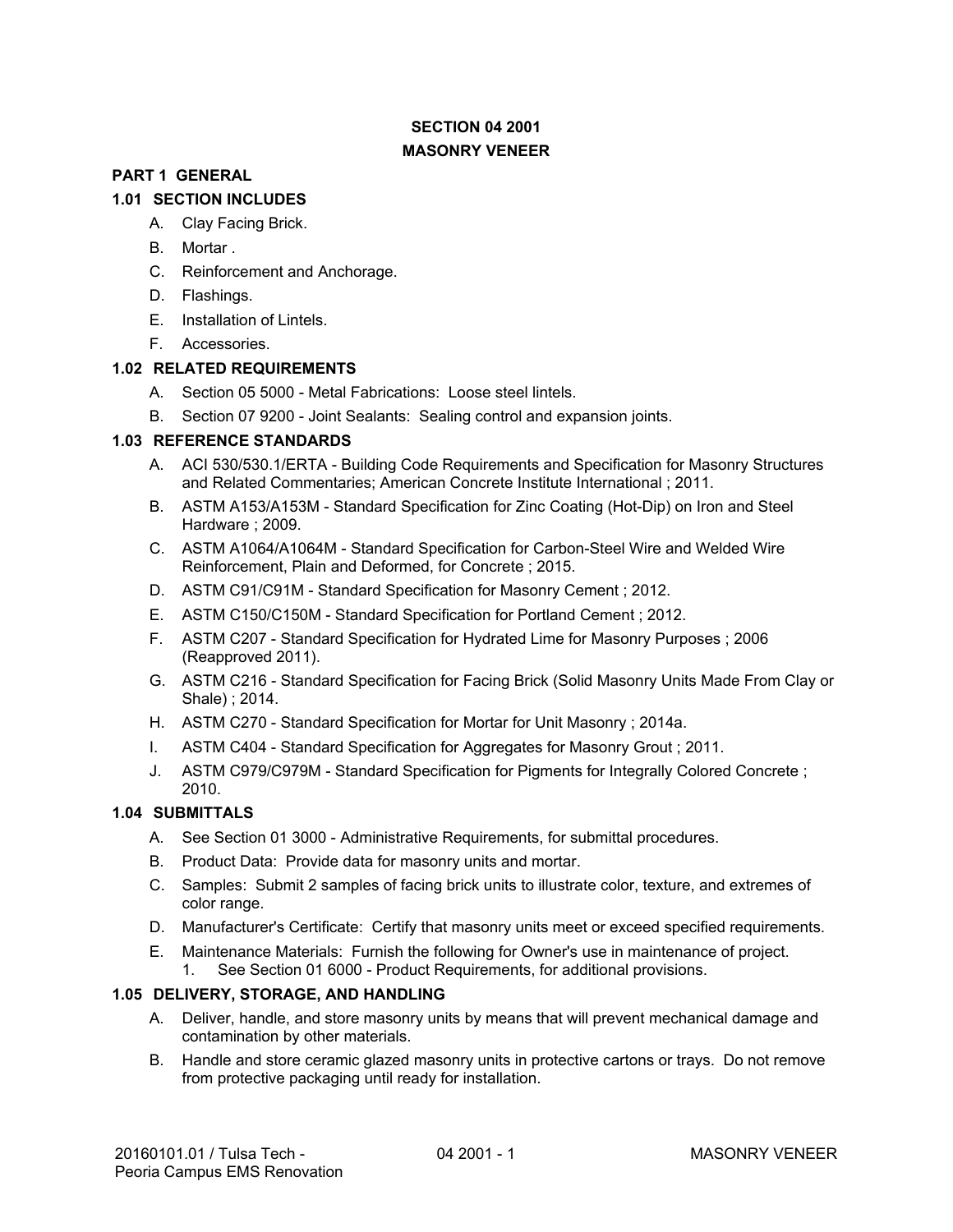#### **1.06 FIELD CONDITIONS 1.06 FIELD CONDITIONS**

A. Cold and Hot Weather Requirements: Comply with requirements of ACI 530/530.1/ERTA or applicable building code, whichever is more stringent. applicable building code, whichever is more stringent.

## **PART 2 PRODUCTS PART 2 PRODUCTS**

## **2.01 BRICK UNITS 2.01 BRICK UNITS**

- A. Manufacturers: A. Manufacturers:
	- 1. ACME Brick: www.acmebrick.com
	- 2. Interstate Brick: www.interstatebrick.com
	- 1. ACME Brick: www.acmebrick.com<br>2. Interstate Brick: www.interstatebrick.com<br>3. Substitutions: See Section 01 6000 Product Requirements.
- B. Facing Brick: ASTM C216, Type FBX, Grade SW. B. Facing Brick: ASTM C216, Type FBX, Grade SW.
	- 1. Color and Texture: Match adjacent masonry where infill is shown in Drawings. 1. Color and Texture: Match adjacent masonry where infill is shown in Drawings.
	- 2. Nominal Size: Match adjacent masonry where infill is shown in Drawings. 2. Nominal Size: Match adjacent masonry where infill is shown in Drawings.

## **2.02 MORTAR MATERIALS 2.02 MORTAR MATERIALS**

- A. Masonry Cement: ASTM C91/C91M Type N. A. Masonry Cement: ASTM C91/C91M Type N.
- B. Portland Cement: ASTM C150/C150M, Type <sup>I</sup> ; color as required to produce approved color B. Portland Cement: ASTM C150/C150M, Type I ; color as required to produce approved color sample. sample.
- C. Hydrated Lime: ASTM C207, Type S. C. Hydrated Lime: ASTM C207, Type S.
- D. Grout Aggregate: ASTM C404. D. Grout Aggregate: ASTM C404.
- E. Pigments for Colored Mortar: Pure, concentrated mineral pigments specifically intended for mixing into mortar and complying with ASTM C979/C979M. mixing into mortar and complying with ASTM C979/C979M.
- 1. Color: Match adjacent mortar where infill is shown in Drawings.<br>F. Water: Clean and potable.
- F. Water: Clean and potable.

## **2.03 REINFORCEMENT AND ANCHORAGE 2.03 REINFORCEMENT AND ANCHORAGE**

- A. Joint Reinforcement: Truss type; ASTM A1064/A1064M steel wire, hot dip galvanized after A. Joint Reinforcement: Truss type; ASTM A1064/A1064M steel wire, hot dip galvanized after fabrication to ASTM A153/A153M, Class B; 0.1483 inch (3.8 mm) side rods with 0.1483 inch (3.8 mm) cross rods; width as required to provide not more than <sup>1</sup> inch (25 mm) and not less than 1/2 inch (13 mm) of mortar coverage on each exposure. fabrication to ASTM A153/A153M, Class B; 0.1483 inch (3.8 mm) side rods with 0.1483 inch<br>(3.8 mm) cross rods; width as required to provide not more than 1 inch (25 mm) and not less<br>than 1/2 inch (13 mm) of mortar coverag
- B. Masonry Veneer Anchors: 2-piece anchors that permit differential movement between masonry B. Masonry Veneer Anchors: 2-piece anchors that permit differential movement between masonry veneer and structural backup, hot dip galvanized to ASTM A 153/A 153M, Class B.
	- 1. Anchor plates: Not less than 0.075 inch (1.91 mm) thick, designed for fastening to 1. Anchor plates: Not less than 0.075 inch (1.91 mm) thick, designed for fastening to structural backup through sheathing by two fasteners ; provide design with legs that<br>penetrate sheathing and insulation to provide positive anchorage. penetrate sheathing and insulation to provide positive anchorage.
	- 2. Wire ties: Manufacturer's standard shape, 0.1875 inch (4.75 mm) thick. 2. Wire ties: Manufacturer's standard shape, 0.1875 inch (4.75 mm) thick.
	- 3. Vertical adjustment: Not less than 3-1/2 inches (89 mm). 3. Vertical adjustment: Not less than 3-1/2 inches (89 mm).
	- 4. Seismic Feature: Provide lip, hook, or clip on end of wire ties to engage or enclose not 4. Seismic Feature: Provide lip, hook, or clip on end of wire ties to engage or enclose not less than one continuous horizontal joint reinforcement wire of 0.1483 inch (3.8 mm) diameter. diameter.
	- 5. Manufacturers: 5. Manufacturers:
		- a. Hohmann & Barnard, Inc (including Dur-O-Wal brand) : www.h-b.com.
		- a. Hohmann & Barnard, Inc (including Dur-O-Wal brand) : www.h-b.com.<br>b. Substitutions: See Section 01 6000 Product Requirements.

## **2.04 FLASHINGS**

- A. Flexible Flashing with Elvaloy KEE: Solid-phase flexibilizer added to membrane flashing.
- B. Rubberized Asphalt Flashing: Self-adhering polymer-modified asphalt sheet; 0.025 inch (0.6 mm) total thickness; with cross-linked polyethylene top and bottom surfaces.

# **2.05 ACCESSORIES**

- A. Preformed Control Joints: Rubber material. Provide with corner and tee accessories, fused joints.
- B. Weeps: Polyester mesh.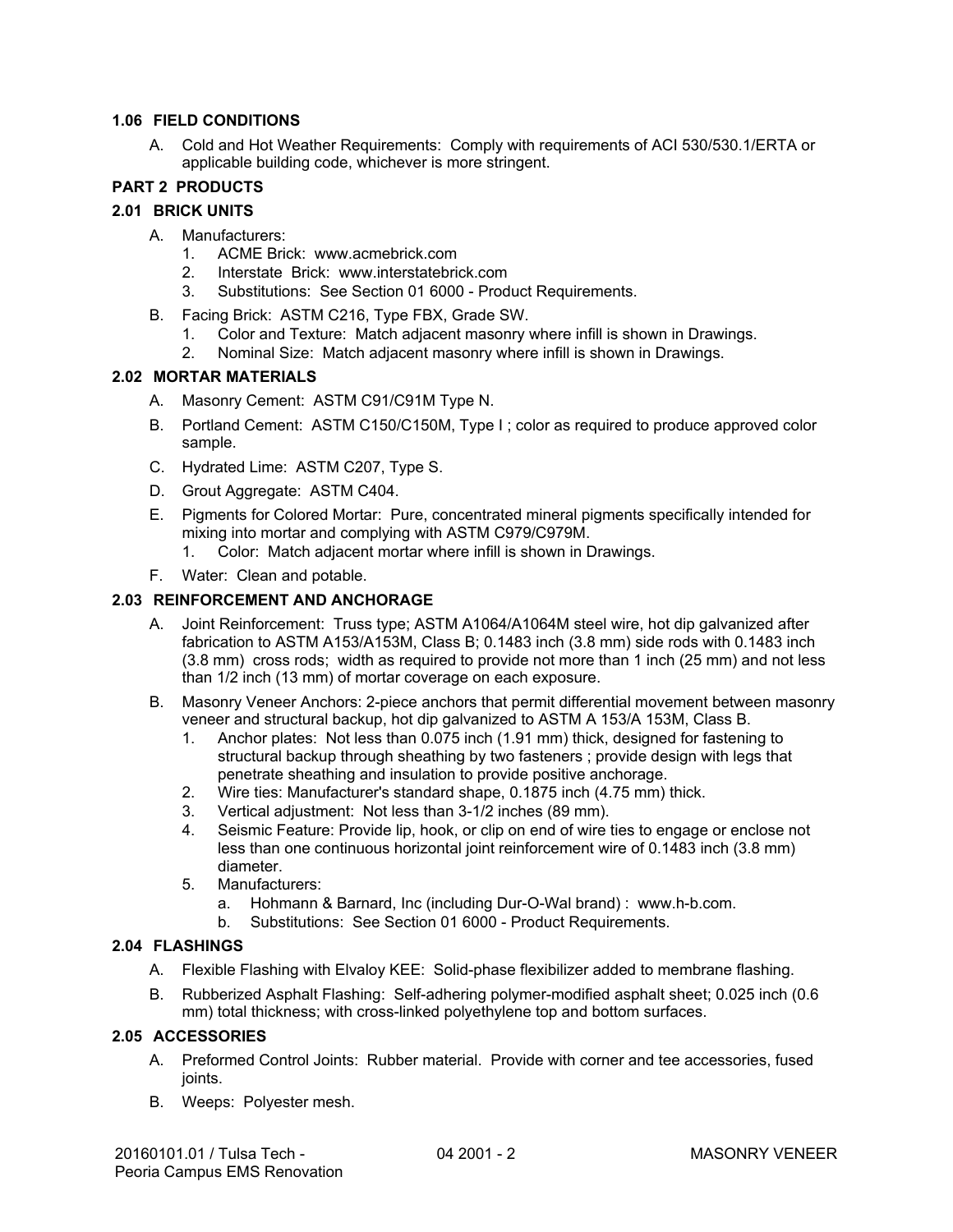- 1. Manufacturers:
	- a. Blok-Lok Limited : www.blok-lok.com.
	- b. CavClear/Archovations, Inc: www.cavclear.com.
	- c. Substitutions: See Section 01 6000 Product Requirements.
- C. Cavity Mortar Control: Semi-rigid polyethylene or polyester mesh panels, sized to thickness of wall cavity, and designed to prevent mortar droppings from clogging weeps and cavity vents and allow proper cavity drainage.
	- 1. Mortar Diverter: Panels installed at flashing locations.
		- a. Manufacturers:
			- 1) MortarNet with Insect Barrier by Mortar Net Solutions.
			- 2) Substitutions: See Section 01 6000 Product Requirements.
- D. Cleaning Solution: Non-acidic, not harmful to masonry work or adjacent materials.

## **2.06 MORTAR MIXES**

- A. Mortar for Unit Masonry: ASTM C270, Proportion Specification.
	- 1. Masonry below grade and in contact with earth; Type S.
	- 2. Exterior, non-loadbearing masonry; Type N.
	- 3. Interior, non-loadbearing masonry; Type O.
- B. Colored Mortar: Proportion selected pigments and other ingredients to match Architect's sample, without exceeding manufacturer's recommended pigment-to-cement ratio.

## **PART 3 EXECUTION**

## **3.01 EXAMINATION**

- A. Verify that field conditions are acceptable and are ready to receive masonry.
- B. Verify that related items provided under other sections are properly sized and located.
- C. Verify that built-in items are in proper location, and ready for roughing into masonry work.

## **3.02 COURSING**

- A. Establish lines, levels, and coursing indicated. Protect from displacement.
- B. Maintain masonry courses to uniform dimension. Form vertical and horizontal joints of uniform thickness.
- C. Brick Units:
	- 1. Bond: Running.
	- 2. Coursing: Match existing adjacent building on site.
	- 3. Mortar Joints: Concave.

## **3.03 PLACING AND BONDING**

- A. Lay solid masonry units in full bed of mortar, with full head joints, uniformly jointed with other work.
- B. Buttering corners of joints or excessive furrowing of mortar joints is not permitted.
- C. Remove excess mortar as work progresses.
- D. Interlock intersections and external corners , except for units laid in stack bond.
- E. Do not shift or tap masonry units after mortar has achieved initial set. Where adjustment must be made, remove mortar and replace.
- F. Perform job site cutting of masonry units with proper tools to provide straight, clean, unchipped edges. Prevent broken masonry unit corners or edges.
- G. Isolate top joint of masonry veneer from horizontal structural framing members or support angles with compressible joint filler.

## **3.04 WEEPS/CAVITY VENTS**

A. Install weeps in veneer walls at 24 inches (600 mm) on center horizontally above through-wall flashing, above shelf angles and lintels, and at bottom of walls.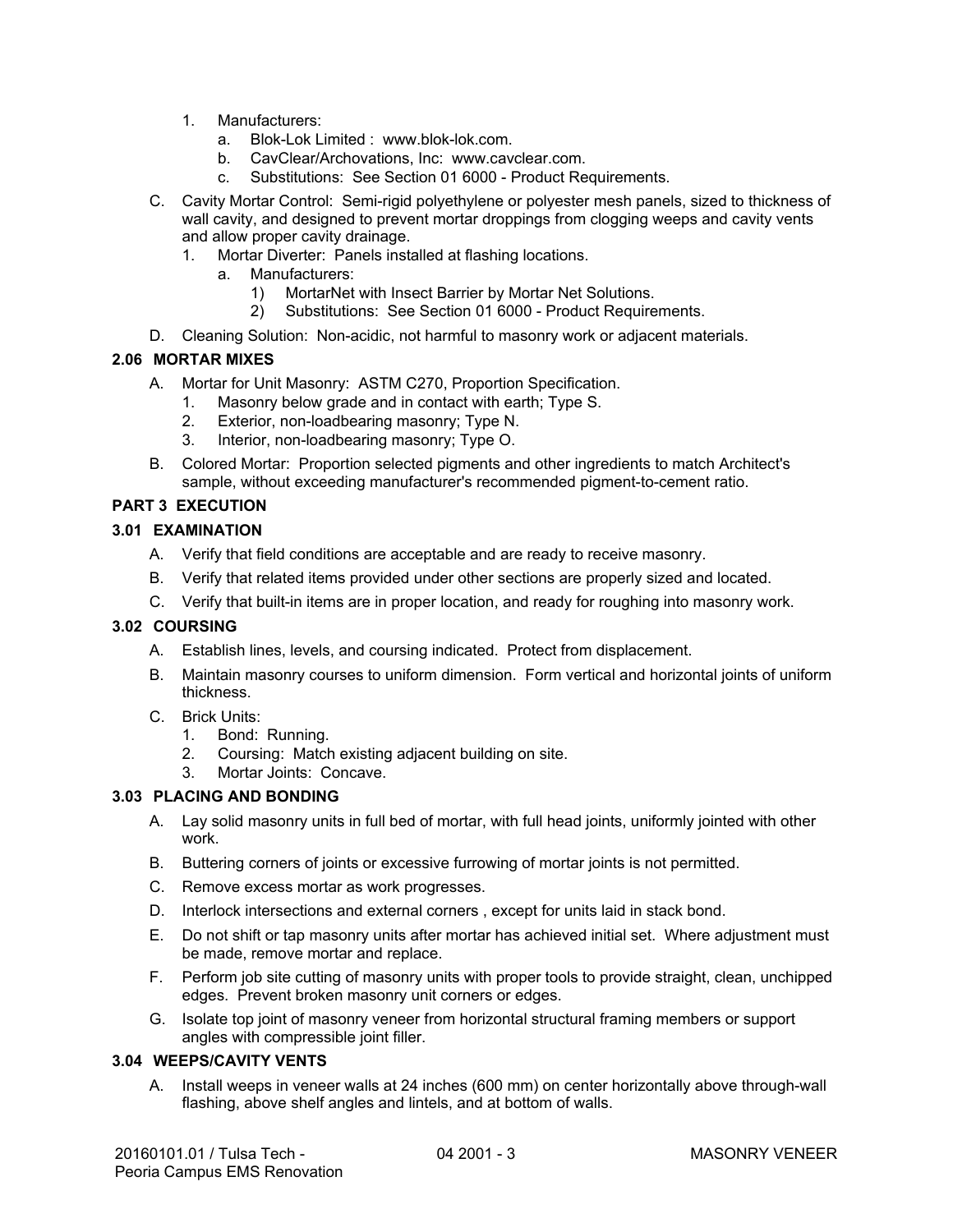## **3.05 CAVITY MORTAR CONTROL**

- A. Do not permit mortar to drop or accumulate into cavity air space or to plug weep/cavity vents.
- B. For cavity walls, build inner wythe ahead of outer wythe to accommodate accessories.
- C. Install cavity mortar control panels continuously throughout full height of exterior masonry cavities during construction of exterior wythe, complying with manufacturer's installation instructions. Verify that airspace width is no more than 3/8 inch (9 mm) greater than panel thickness. Install horizontally between joint reinforcement. Stagger end joints in adjacent rows. Fit to perimeter construction and penetrations without voids.
- D. Install cavity mortar diverter at base of cavity and at other flashing locations as recommended by manufacturer to prevent mortar droppings from blocking weep/cavity vents.

#### **3.06 REINFORCEMENT AND ANCHORAGE - MASONRY VENEER**

- A. Install horizontal joint reinforcement 16 inches (400 mm) on center.
- B. Place masonry joint reinforcement in first and second horizontal joints above and below openings. Extend minimum 16 inches (400 mm) each side of opening.
- C. Place continuous joint reinforcement in first and second joint below top of walls.
- D. Lap joint reinforcement ends minimum 6 inches (150 mm).
- E. Stud Back-Up: Secure veneer anchors to stud framed back-up and embed into masonry veneer at maximum 16 inches (400 mm) on center vertically and 24 inches (600 mm) on center horizontally. Place additional anchors at perimeter of openings and ends of panels, so maximum spacing of anchors is 8 inches (200 mm) on center.
- F. Seismic Reinforcement: Connect veneer anchors with continuous horizontal wire reinforcement before embedding anchors in mortar.

#### **3.07 MASONRY FLASHINGS**

- A. Whether or not specifically indicated, install masonry flashing to divert water to exterior at all locations where downward flow of water will be interrupted.
- B. Extend plastic, EPDM, and flashings to within 1/4 inch (6 mm) of exterior face of masonry.

# **3.08 LINTELS**

A. Install loose steel lintels over openings.

## **3.09 CONTROL AND EXPANSION JOINTS**

- A. Do not continue horizontal joint reinforcement through control or expansion joints.
- B. Install preformed control joint device in continuous lengths. Seal butt and corner joints in accordance with manufacturer's instructions.

#### **3.10 TOLERANCES**

- A. Maximum Variation From Unit to Adjacent Unit: 1/16 inch (1.6 mm).
- B. Maximum Variation from Plane of Wall: 1/4 inch in 10 ft (6 mm in 3 m) and 1/2 inch in 20 ft (13 mm in 6 m) or more.
- C. Maximum Variation from Plumb: 1/4 inch (6 mm) per story non-cumulative; 1/2 inch (13 mm) in two stories or more.
- D. Maximum Variation from Level Coursing: 1/8 inch in 3 ft (3 mm in 1 m) and 1/4 inch in 10 ft (6 mm in 3 m); 1/2 inch in 30 ft (13 mm in 9 m).
- E. Maximum Variation of Mortar Joint Thickness: Head joint, minus 1/4 inch, plus 3/8 inch (minus 6.4 mm, plus 9.5 mm).

## **3.11 CLEANING**

- A. Remove excess mortar and mortar smears as work progresses.
- B. Replace defective mortar. Match adjacent work.